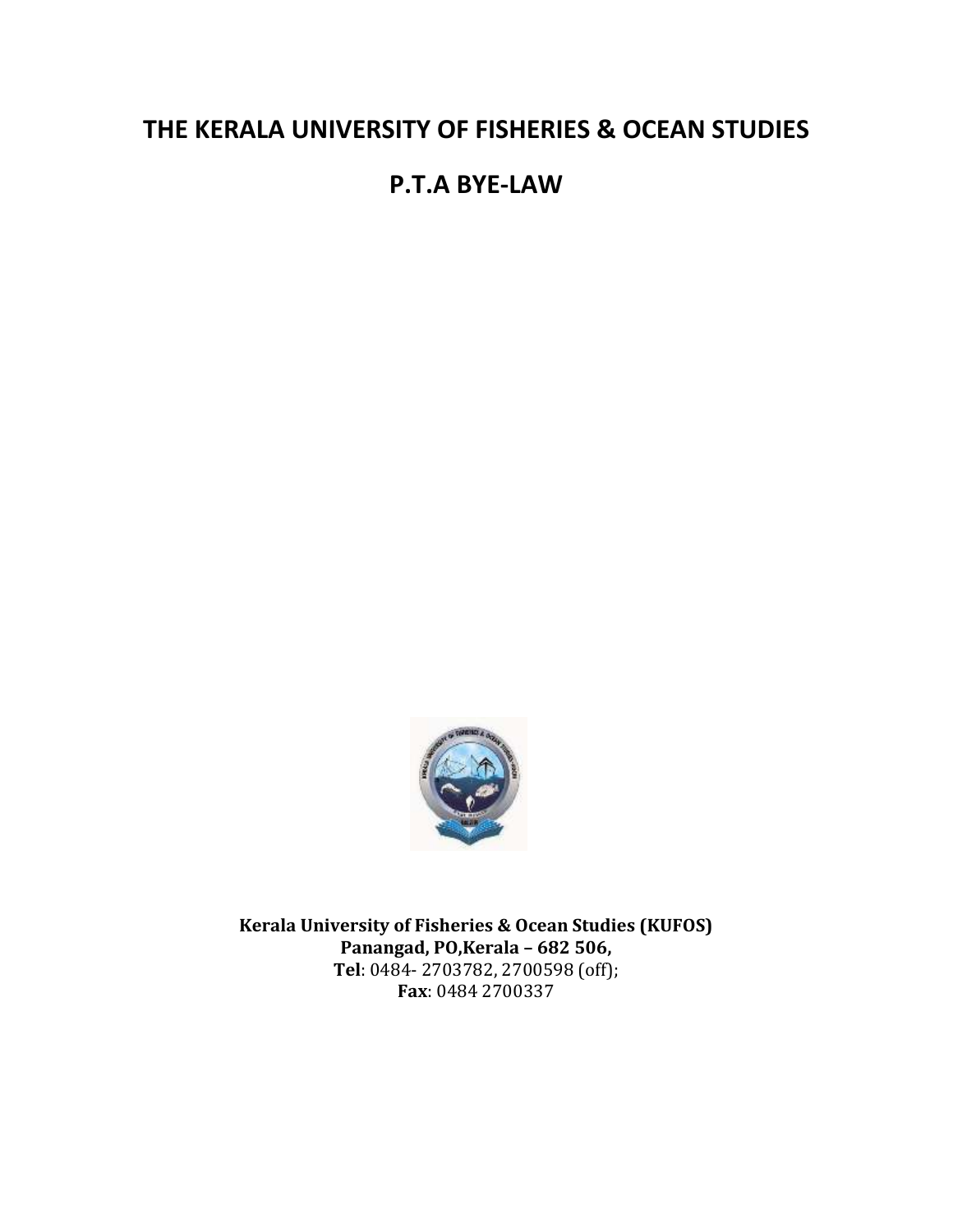# **CONSTITUTION OF THE PARENT TEACHER ASSOCIATION IN THE INSTITUTIONS/ DEPARTMENTS / SCHOOLS UNDER THE KERALA UNIVERSITY OF FISHERIES & OCEAN STUDIES (KUFOS)**

## **1. Name**

The name of this Association shall be **"The Parent-Teacher Association of the Faculty of Fisheries/Department/School."**

# **2. Office**

The office of the Association shall be located in the campus of the Faculty of Fisheries/Department/School.

# **3. Definitions**

- **i) Association:** Parent Teacher Association of Faculty/ Departments/Schools.
- **ii) Department:** Name of the Department under the University.
- **iii) School:** Name of the School under the University.
- **iv) Faculty:** Departments in the Faculty of Fisheries put together
- **v) Parent:** The father or mother of a student on rolls in the /Department/School of the University.
- **vi) Teacher:** A Member of the teaching staff of the Faculty/ Department/School under the University.
- **vii) Student:** A student whose name is on the rolls of the Department/School of the University.
- **viii) Committee:** Duly elected Executive Committee of the Association.

## **4. Aims and Objectives**

**a)** To foster and promote cordial relationship among the parents, teachers and students of the faculty/school/department.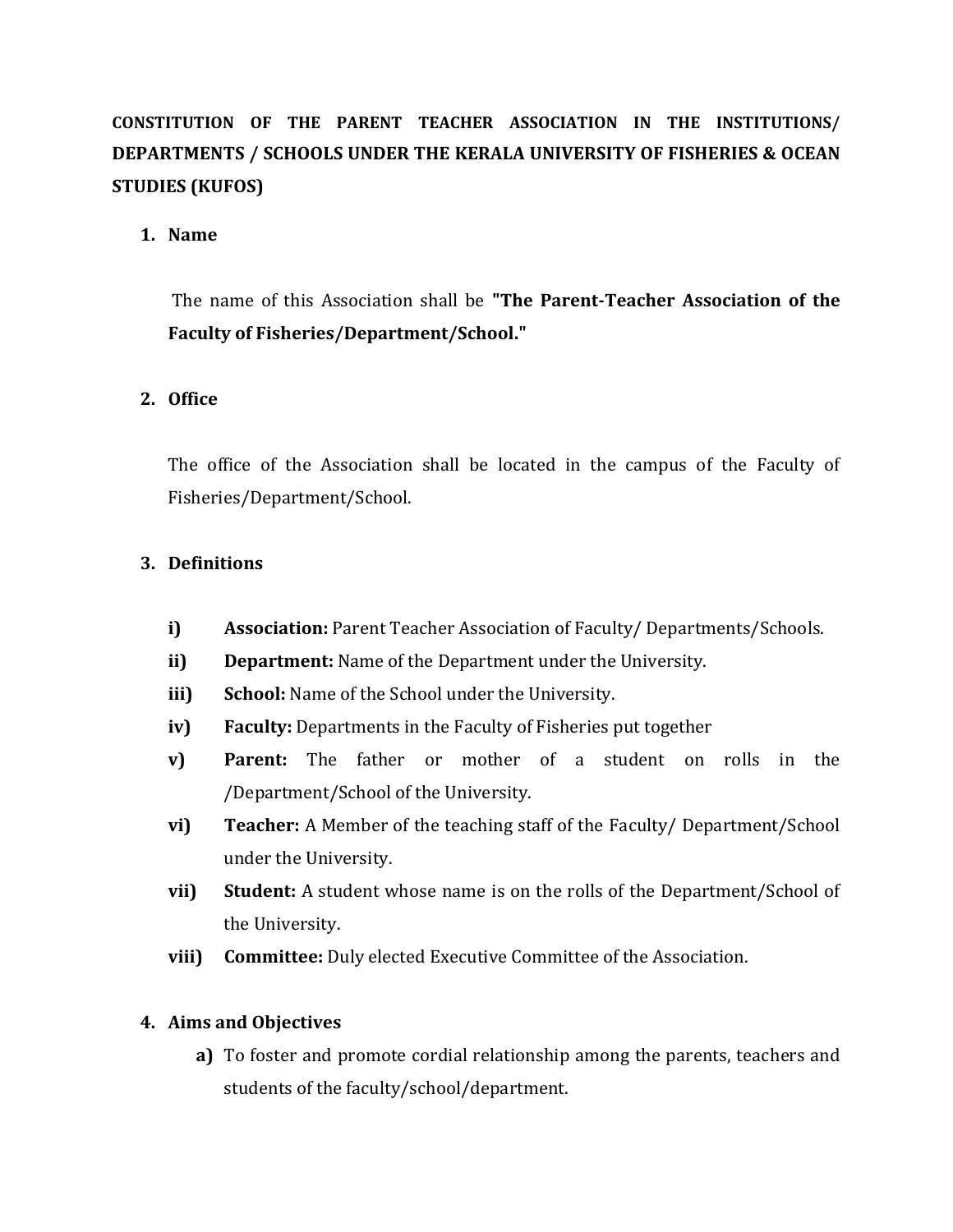- **b)** To help guide and participate in various developmental activities of the faculty/school/departments.
- **c)** To render 'all possible assistance for smooth working of the faculty/department/school and for maintaining good discipline in the campus.
- **d)** To institute scholarships/awards for deserving students of the faculty/school/department.
- **e)** To provide and ensure essential amenities to the students of the faculty/school/department.

#### **5. Membership**

- a) The parent of each student on rolls of the faculty/school/ department during an academic year shall be a member of the Association.
- b) The membership fee and/or such other fee payable by the members of the Association shall appropriately be fixed by the KUFOS from time to time.
- c) A parent member shall pay the prescribed membership fee to the Association at the time of admission of his/her ward in the college and such other fees as and when called for. If the same parent admits one or more wards in the same academic year or another, he/she shall be liable to pay additional membership fee and such other fees for each student admitted.
- d) As and when a student is removed from the rolls of the University, the parent of that student shall ipso facto cease to be-a member of the Association.
- e) The Director/Administrator/Dean and members of the teaching staff of the faculty/school/ department shall ipso facto be members of the Association.
- f) A Teacher member shall be liable to pay the prescribed membership fee and such other fees to the Association in case his/her ward is admitted in the college.
- **g)** Membership fee and such other fees paid to the Association shall not be refunded under any circumstances.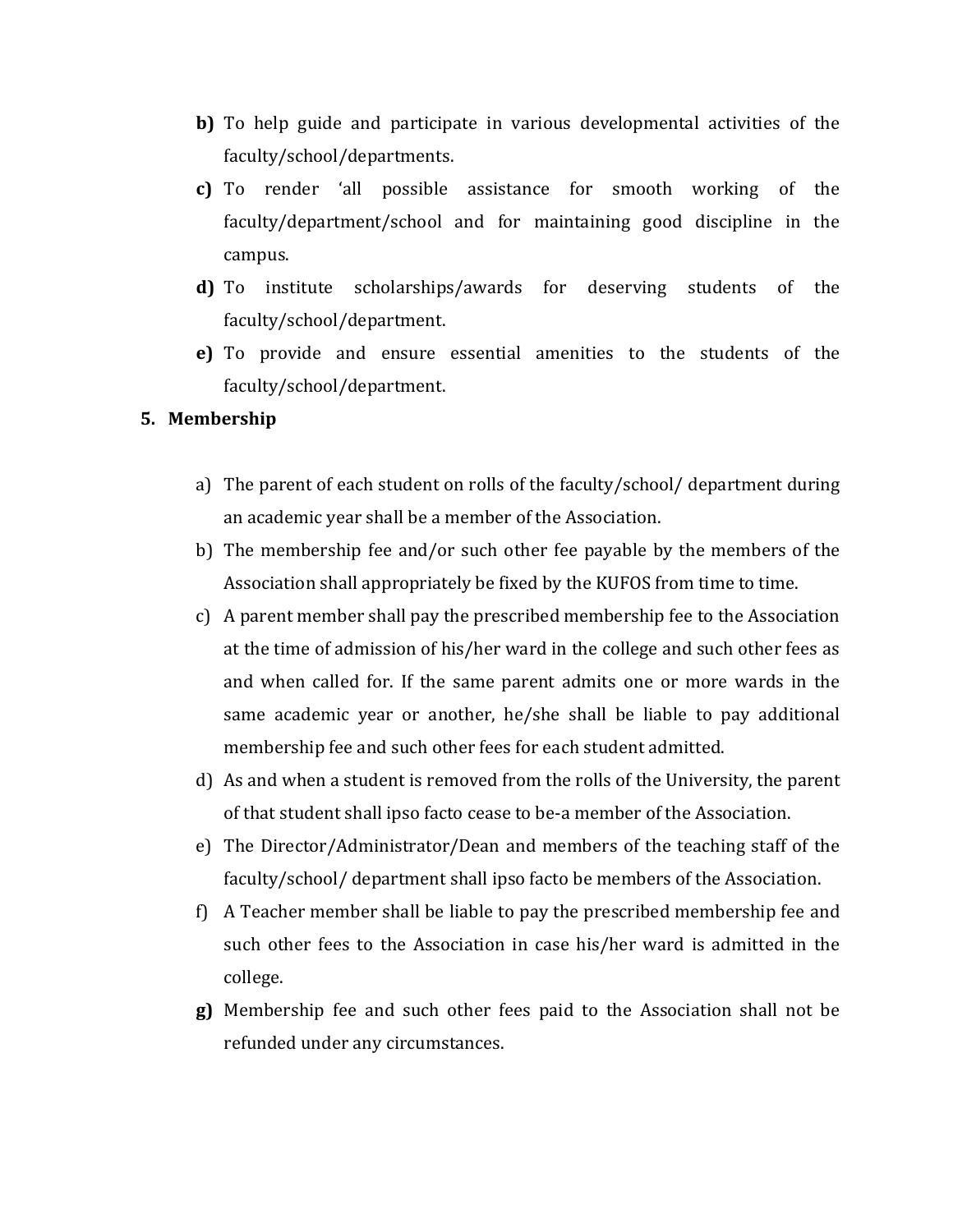## **6. Administration**

The administration of the Association shall be vested with an Executive Committee, duly elected by the members of the Association for the purpose.

The Committee shall have maximum eleven members consisting of:

- **i) A President** The Director of the School/Dean of the Fisheries faculty shall ipso facto be the president).
- **ii) A Vice-President** (Elected from among the parent members).
- **iii) A Secretary** (Elected from among the teacher members)
- **iv) A Joint Secretary** (Elected from among the parent members).
- **v) 7 members** of which **four** shall be elected from parent members and **three** from teacher members.

A Committee once elected shall continue to hold office till the end of the calendar year or a newly elected committee assumes charge, whichever is later.

The Kerala University of Fisheries and Ocean studies shall have the following PTA Bodies:

- 1. **[Faculty of Fisheries](http://kufos.ac.in/Faculty/Schools/faculty-of-fisheries/)**
- 2. **[School Of Ocean Science and Technology](http://kufos.ac.in/Faculty/Schools/school-of-ocean-science-and-technology/)**
- 3. **[School Of Ocean Engineering and Underwater Technology](https://sites.google.com/view/soeut-kufos/home?authuser=0)**
- 4. **[School Of Fishery Environment](http://kufos.ac.in/Faculty/Schools/school-of-fishery-environment/)**
- 5. **[School Of Management and Entrepreneurship](http://kufos.ac.in/Faculty/Schools/school-of-management-and-entrepreneurship/)**

# **7. Powers and responsibilities of the Committee**

**a)** To plan and implement various activities of the Association ' and to incur necessary expenses therefore provided such acts are not inconsistent with these-rules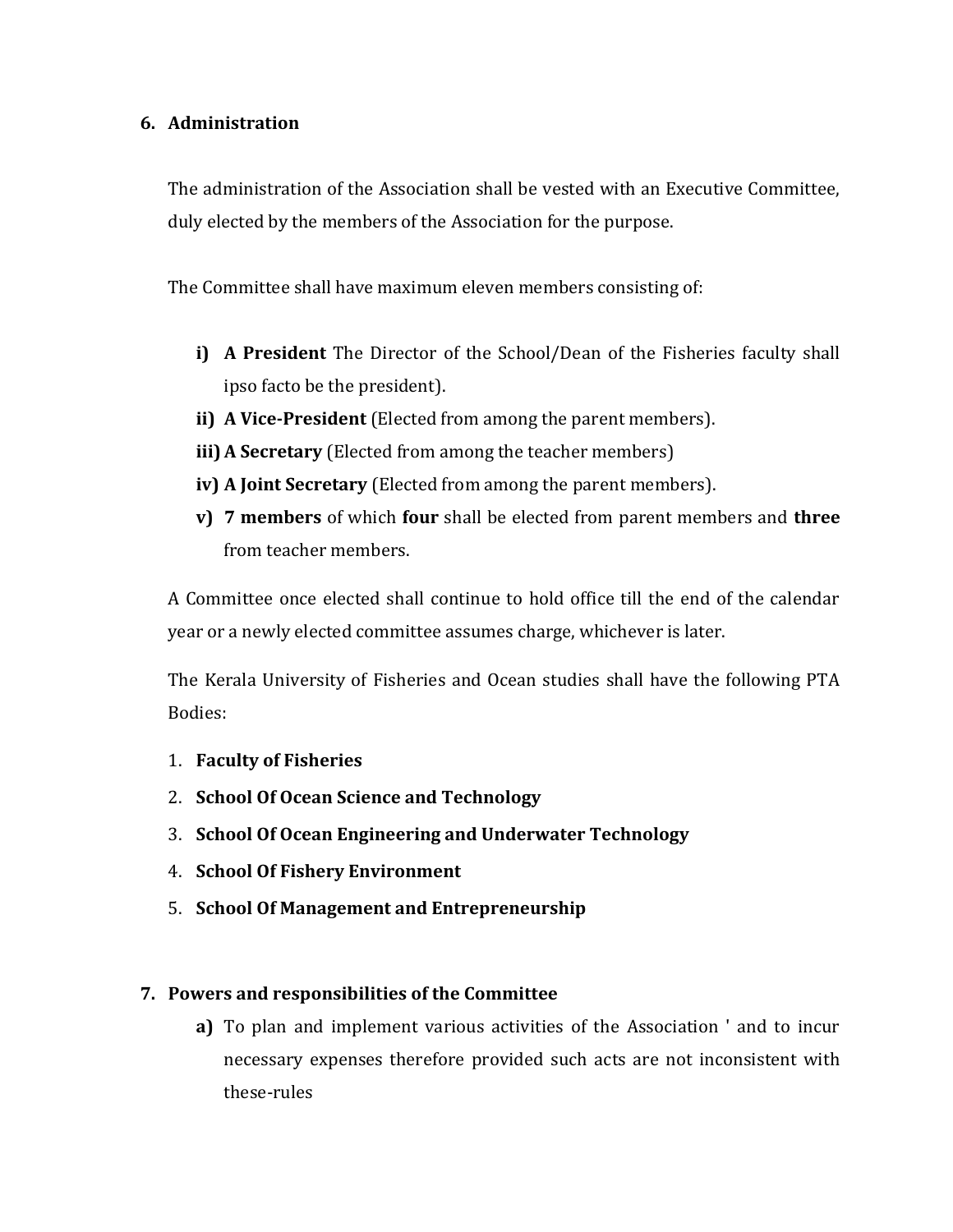- **b)** To maintain the funds of the Association received by way of membership fee or through any grant/donation/gift to the Association from other sources' Such funds shall be deposited in a separate account maintained in a Nationalized/Scheduled/State/District co-operative Bank decided by the elected committee.
- **c)** To enroll members of the Association.
- **d)** To convene meeting of the Committee at least once in a semester or as and when found necessary'
- **e)** To periodically check the registers and the other records of, the Association and to scrutinize the statement of accounts.
- **f)** To scrutinize the annual report and the audited statement of accounts of the previous year and place the same before the General Body, for final approval.
- **g)** To scrutinize the budget for the ensuing year and place the same before the General Body, for final approval.
- **h)** To implement various decisions taken by the General-Body.
- **i)** To propose amendments to any of the existing rules, for smooth functioning of the Association, if so needed. Such proposal shall be placed before the University for Consideration.
- **j)** To form sub-committees for specific purposes and review the reports of such committees.

## **8. Committee Meeting**

- **a)** The quorum for a meeting of the Committee shall be 1/3 rd of the total members of the executive committee of which two shall be parent members.
- **b)** The President shall chair all Committee meetings and in his absence, the Vice- President. In case the Vice-President is also absent, the members of the Committee present shall nominate one among them to be the Chairman of the meeting.
- **c)** Three days' notice shall ordinarily be given for all Committee Meetings.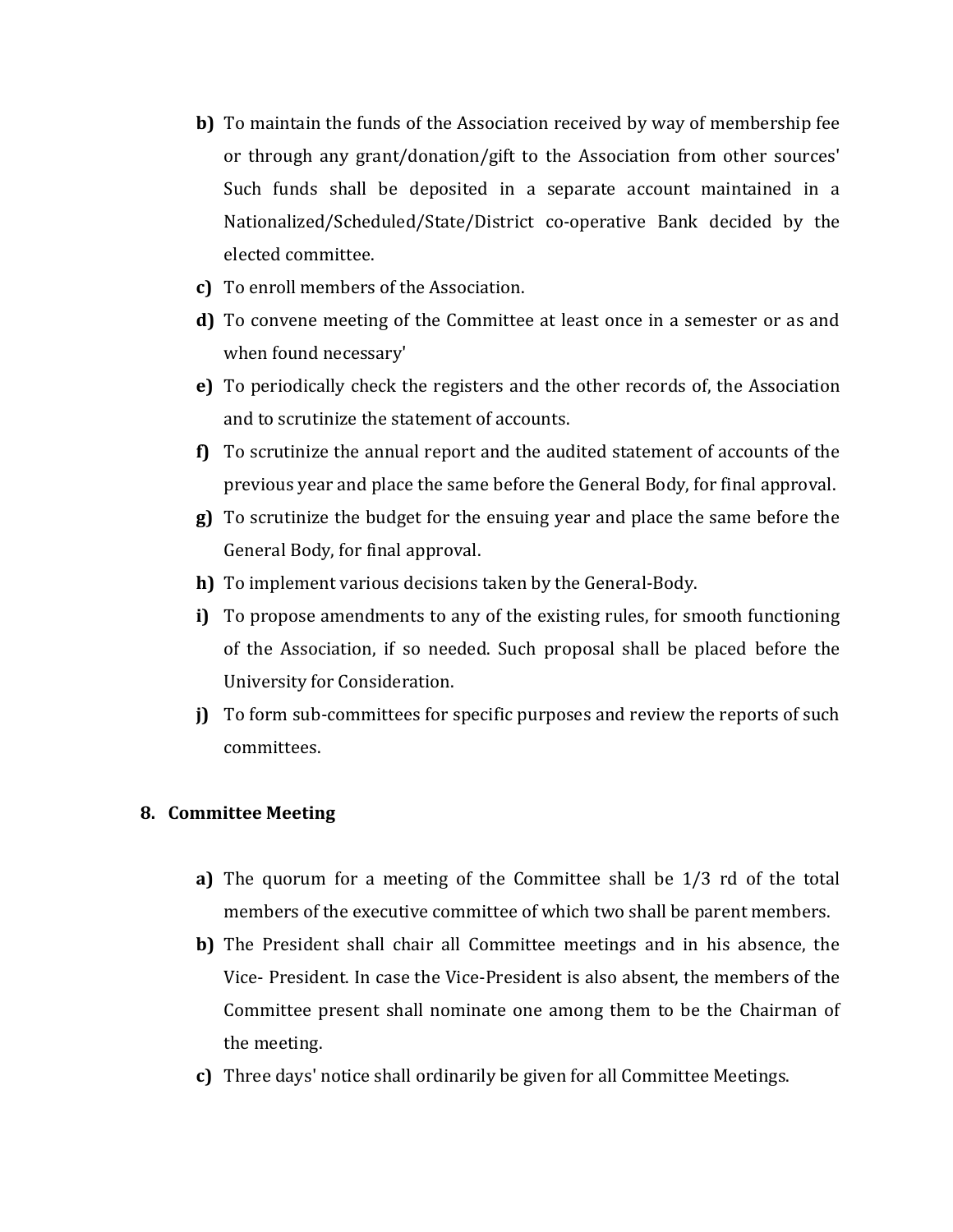- **d)** Special meetings of the Committee may be convened by the President at the written request of at least l/3rd members of the Committee, specifying the purpose.
- **e)** All decisions shall be on a simple majority of votes. In case of equal votes, the chairman of the meeting shall have a casting vote.
- **f)** A member who fails to attend three consecutive meetings of the Committee shall cease to be a member of the Committee. However the Committee may condone such absence and restore his/her membership.

### **9. Duties and responsibilities of the office bearers**

### **i) President**

- **a)** The Director of the School/Dean, Fisheries in the case of Faculty of Fisheries shall be the President of the Association.
- **b)** He/she shall have control over all the affairs of the association and shall preside over all Committee meetings as well as the meetings of the General Body.
- **c)** He/she shall have powers to convene special meetings of the Committee as well as the General Body either on his/ her own initiative or on a written demand of at least  $1/3^{rd}$  Committee members of a Committee meeting and 10% of total members of the Association for a General Body meeting, for any specific need.
- **d)** He/she shall have powers to fill up any temporary vacancies arising in the committee after its reconstitution and before the next election by nomination from the members of the Association.
- **e)** He/she shall be the sole custodian of the entire hinds and assets of the association. He/She shall be responsible for the safe custody of all connected records such as cash book, receipt books, vouchers, pass books etc.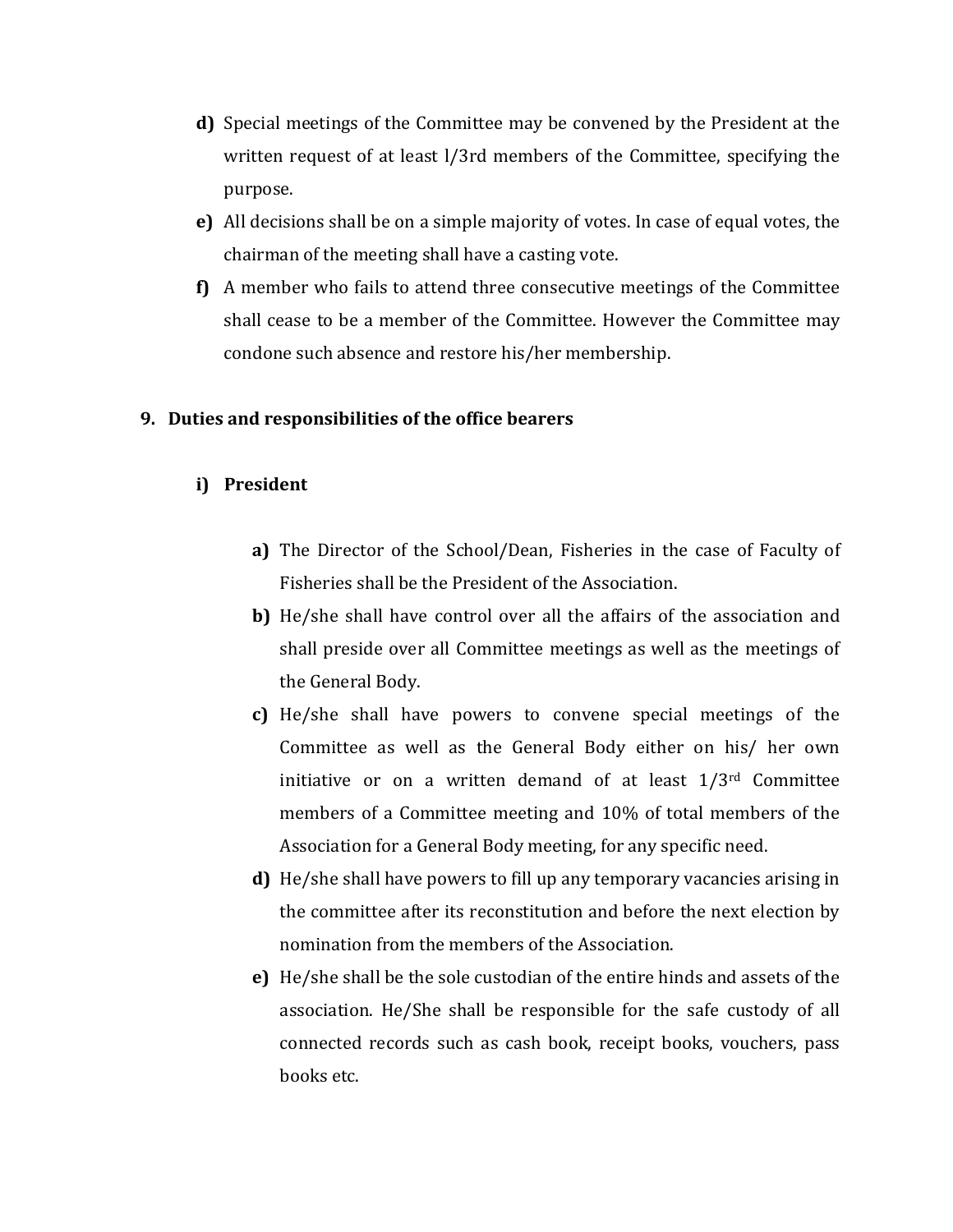- **f)** He/she shall deposit all the funds in the Bank as decided by the Elected Committee.
- **g)** He/she shall have powers to operate the bank account jointly with the Secretary of the Association and to incur such expenditure as may be approved by the Committee.
- **h)** He/she shall maintain proper records of all the receipts and payments and such records shall be presented before the Committee for approval.
- **i)** He/she shall get the annual report for the previous year prepared, to be placed before the Committee and General Body for approval.
- **j)** He/she shall get the annual statement accounts for the previous year prepared and audited and such audited statement shall be placed before the Committee and the General Body.
- **k)** He/she shall get the budget for the ensuing year prepared, to be placed before the Committee and General Body for approval.
- **l)** He/she have powers to dismiss an existing Committee under an emergency situation and to take over all the powers vested with the Committee till such time a newly elected Committee assumes office, with the prior approval of the Vice-Chancellor.
- **m)** He/she shall keep an imprest advance of Rs.1000/- to meet unforeseen expenses.

## **ii) Vice-President**

In the absence of the President, the Vice-President shall perform all the current duties of the President.

#### **iii) Secretary**

- **i)** To enroll members of the Association.
- **ii)** To operate Bank account jointly with the president.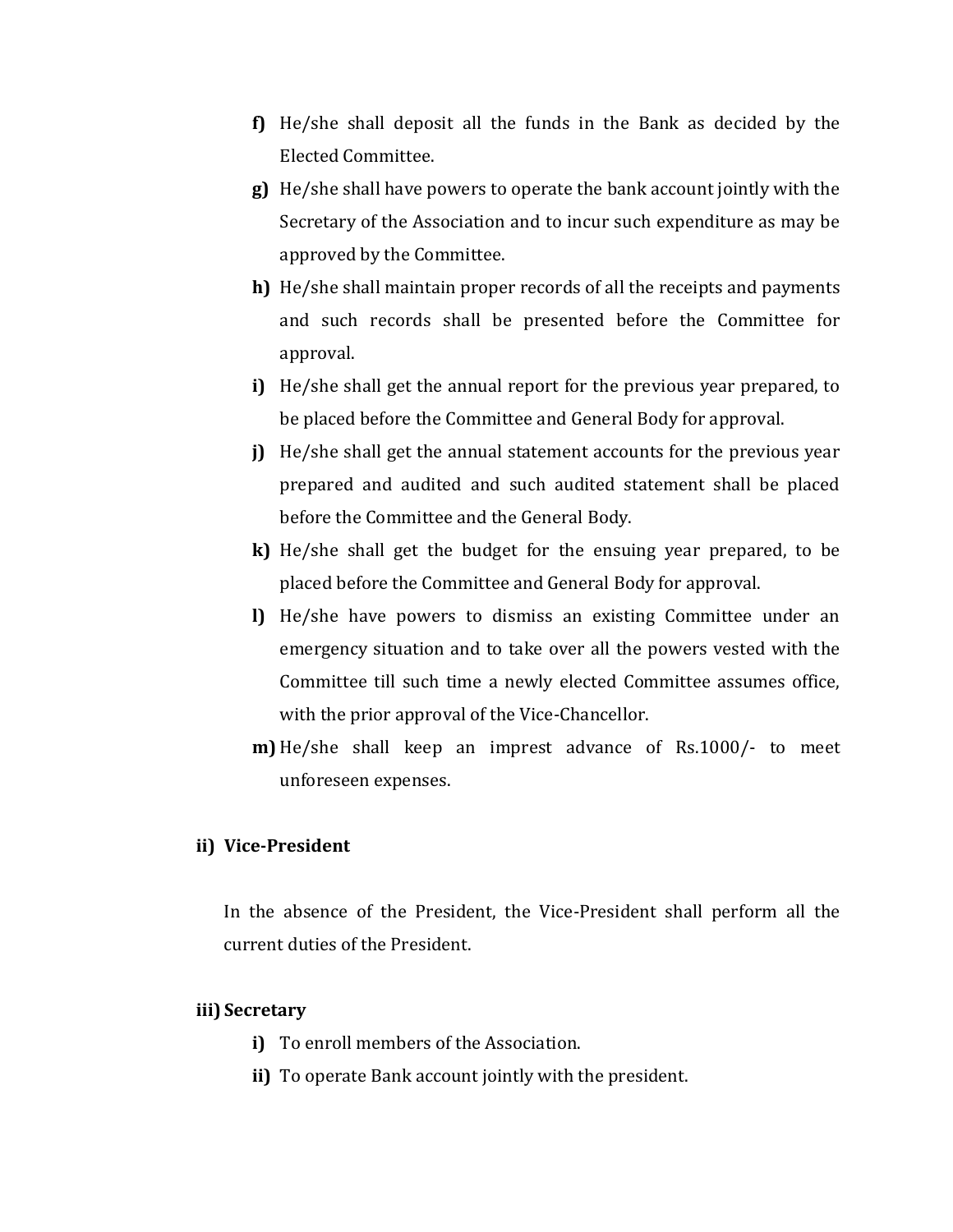- **iii)** To maintain proper registers and records, to keep in safe custody of all official papers of the Association and to attend to the day to day correspondence of the Association as per directions as of the President/Committee.
- **iv)** To prepare the annual report, the annual statement of accounts and the annual budget of the Association as directed by the President.
- **v)** To convene meetings of the Committee or the General Body when authorized to do by the President.
- **vi)** To keep a record of the proceedings of all the committee and General Body meetings.
- **vii)** To perform all other functions as may be assigned to him/her from time to time by the President/Committee.

#### **10.General Body**

All members of the Association as per clause (5) above shall automatically be the members of the General Body. The General Body shall be the supreme authority concerning all matters of the Association.

#### **11.Meetings of the General Body**

- **a)** The General Body shall meet at least once in a year. The normal business to be transacted at the annual meeting shall include the following.
- **i)** To consider and approve the annual report regarding the activities of the association for the previous year.
- **ii)** To consider and approve the audited statement of accounts of the Association for the previous year.
- **iii)** To consider and approve the budget proposals for the ensuing year.
- **iv)** To elect office bearers for the ensuing year.
- **v)** To appoint auditors for the ensuing year.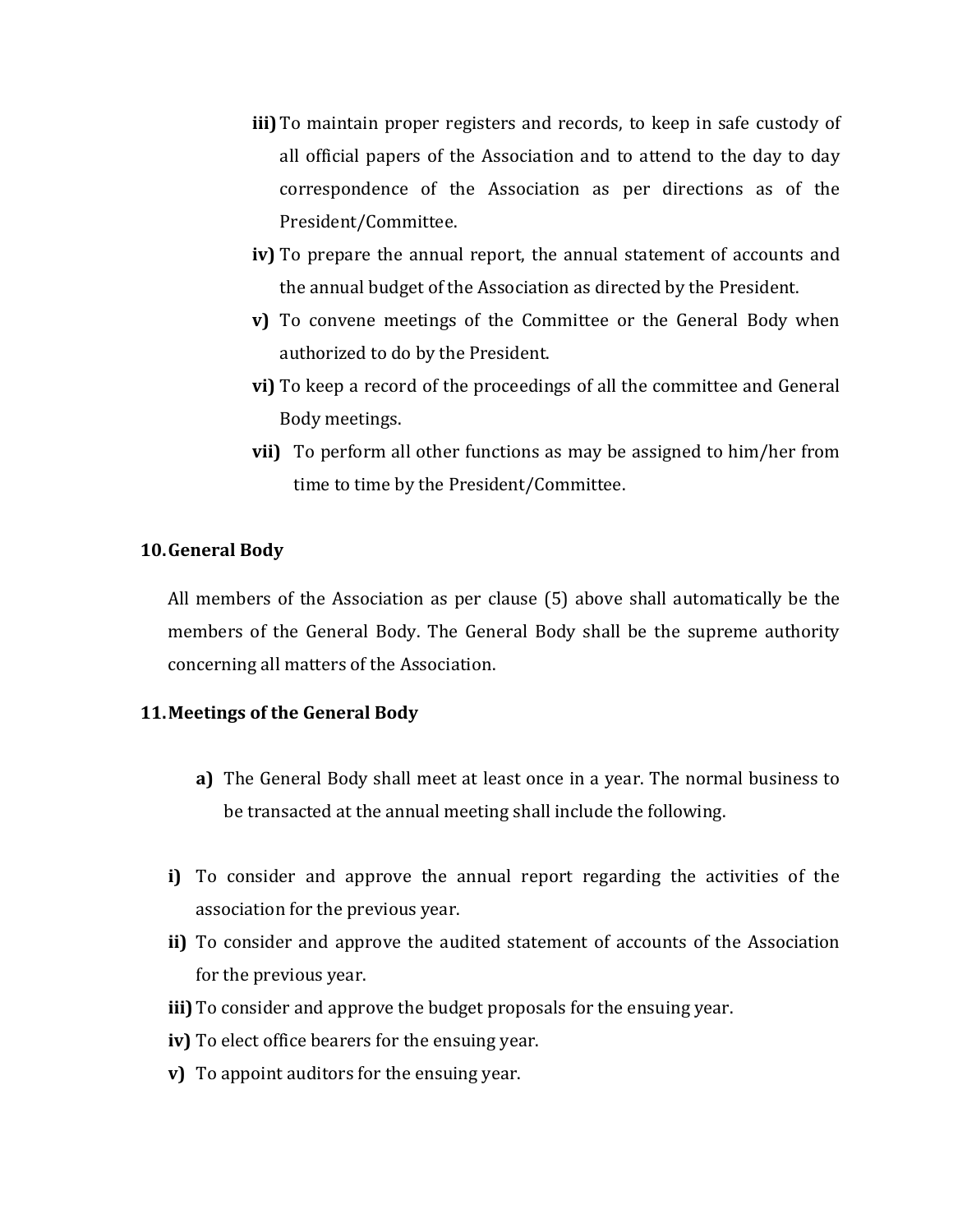- **vi)** To consider any amendment to the bye law and recommend the same to the University for consideration and approval. For this, at least 2/3rd of the members present at a meeting convened with due notice on the proposed amendment, shall record their votes in favor of the proposed change.
	- **b)** The quorum for a General Body meeting shall be 30 or 10% of the members of the Association, whichever is less' of which at least 1/3rd shall be from parents.
	- **c)** Seven days notice shall ordinarily be given for all meetings of the General Body either by direct intimation or by publishing such information in local dailies. Non- receipt of intimation by any member shall not however invalidate the proceedings of the General Body meeting.
	- **d)** A special meeting of the General Body shall be convened against a written demand of at least 10% of the membership or 30 members whichever is less or when authorized by the President under an emergency situation. Such meeting shall discuss only the specific matter for which the meeting has been convened. The rules regarding notice and quorum shall apply to such meetings also.
	- **e)** The President and in his absence the Vice-President shall chair the meeting of the General Body. In the absence of both, a member of the Association elected from among the members present, shall chair the meeting.
	- **f)** All decisions of the General Body shall be on a simple majority of votes. In case of equal votes' the chairman of the meeting shall have a casting vote.

#### **12.General**

- **a)** The Association shall have a common seal which shall be kept under safe custody by the president.
- **b)** Any document to be executed by the Association shall bear the signature of the president.